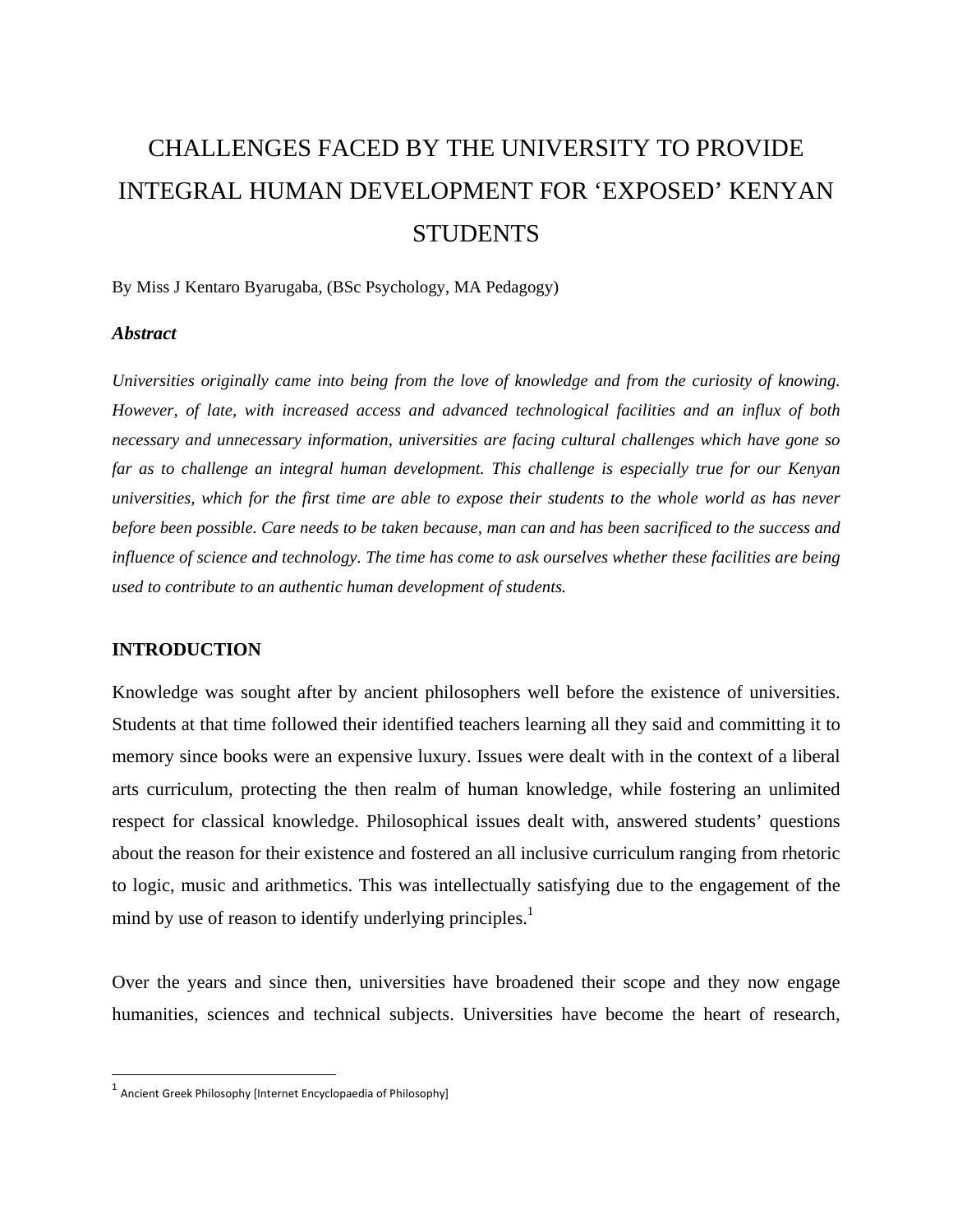knowledge generation, community service and channels through which a range of societal problems have been solved.

With such growth in knowledge, advanced research, improved technology and information as data has also multiplied and is more readily available. Universities are able to expose their students to information like never before. The originally described well guarded knowledge sector that only constituted the *septem artes liberales,* now reaches beyond the imaginary boundaries of human imagination. Universities in their quest to form cultivated and knowledgeable professionals have provided unlimited internet access. The internet gives access to vast stores of information, including databases on every imaginable subject, libraries throughout the world and other specialised information. When information is thus readily and easily available, no room is left to challenge and intellectually engage the mind in metacognitive activities through reflection or other mental or mind engaging exercises. It is this aspect that is of primary interest to me in this paper.

# **MAIN EXPOSURE THROUGH MODERN TECHNOLOGY**

Readily available information and knowledge on the internet has resulted in a 'fundamental reshaping of elements by which people comprehend the world about them, and verify and express what they comprehend'.<sup>2</sup> Peoples' comprehension of the world is more often than not influenced by what is presented to them. These presentations are varied and not all of them are true. One of the main reasons for the variety is the fact that 'most of this information is egalitarian in the sense that anyone with the necessary equipment and modest technical skill, can be an active presence in the cyberspace, declare his or her message to the world, and demand a hearing<sup>3</sup>. Everyone and anyone may have their say thanks to freedom of expression which indeed is a fundamental human right<sup>4</sup> and this, I would like to comment, is a good thing provided

 $^2$  Ethics in Internet by Pontifical Council for Social Communications (2002) pg. 25

 $3$  Ibid. pg. 30

 $4$  "Man, provided he respects the moral order and the common interest, is entitled to seek after truth, express and make known his opinions..." quoted from Gaudium et spes, n.59.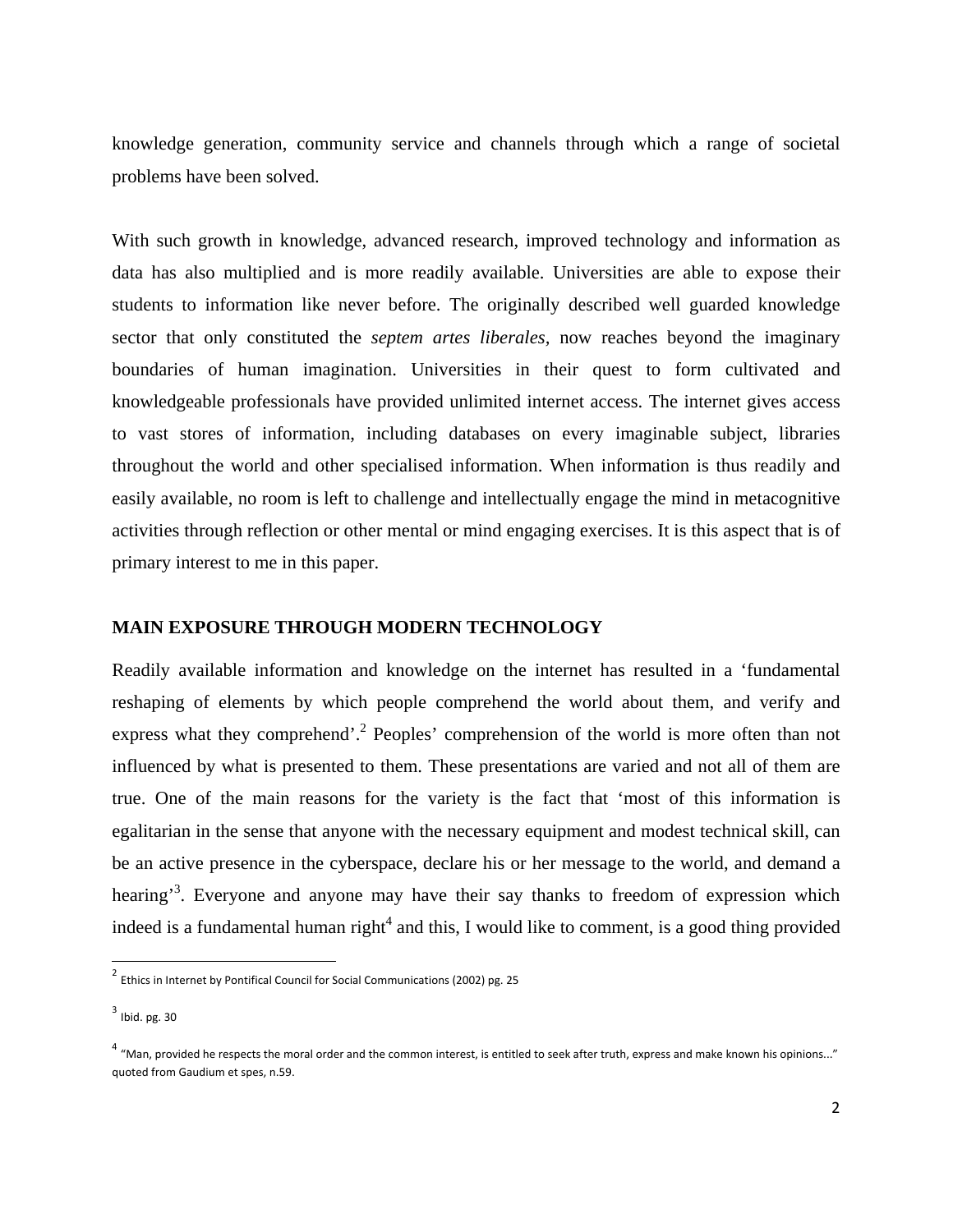when it comes to matters of public interest, people are truthfully informed. Still, accessing the information may be one thing, its interpretation is quite another since some basic nontechnological competencies such as deep thinking, creative thinking and the ability to solve problems still need to be relied on.<sup>5</sup> This will subsequently be explained in this paper.

#### **THE PROBLEM**

Since all one needs are retrieval and internet search skills (apart from the necessary equipment) to retrieve information, active engagement of metacognitive processes is no longer essential. One hardly needs to engage their mind. What's more is that the more one searches and gets answers, acquiring the necessary habit, the less one needs to engage one's mind.

#### **THE EFFECTS**

A mind that is not engaged, becomes lazy. Sonja Corbit (2010) reported that new research shows that increased use of technology alters the way the brain processes information. She claims that browsing and skimming of information has become 'the dominant mode of thought and preferred method of learning and analysis, rather than simply a way to identify information for further study<sup>'6</sup>. Patricia Greenfield, a developmental psychologist, reviewed more than 40 studies of the effects of various types of media on intelligence and learning ability, and concluded that, although there are benefits to our use of the Internet and other screen-based technologies such as new strengths in visual-spatial intelligence, they have also diminished our capacity for higher higher-order cognitive processes: mindfulness, reflection, inductive problem solving, critical thinking, and imagination. True, one may become a search expert thus increasing the brain's ability to hunt and gather information, however, in order to think deeply, one must first be capable of focused rigor and sufficient ability to concentrate on a given task. In my opinion, this requires reflection, silence and inner quiet.

 $^5$  J Santrock, (2007), Educational Pychology (3 $^{\text{rd}}$  Edition), Mc Graw Hill.

<sup>6</sup> Wired for Silence: Disconnecting from Technology to Reconnect with God, By Sonja Corbitt, 6/30/2010 http://www.catholic.org/technology/story.php?id=37170&page=2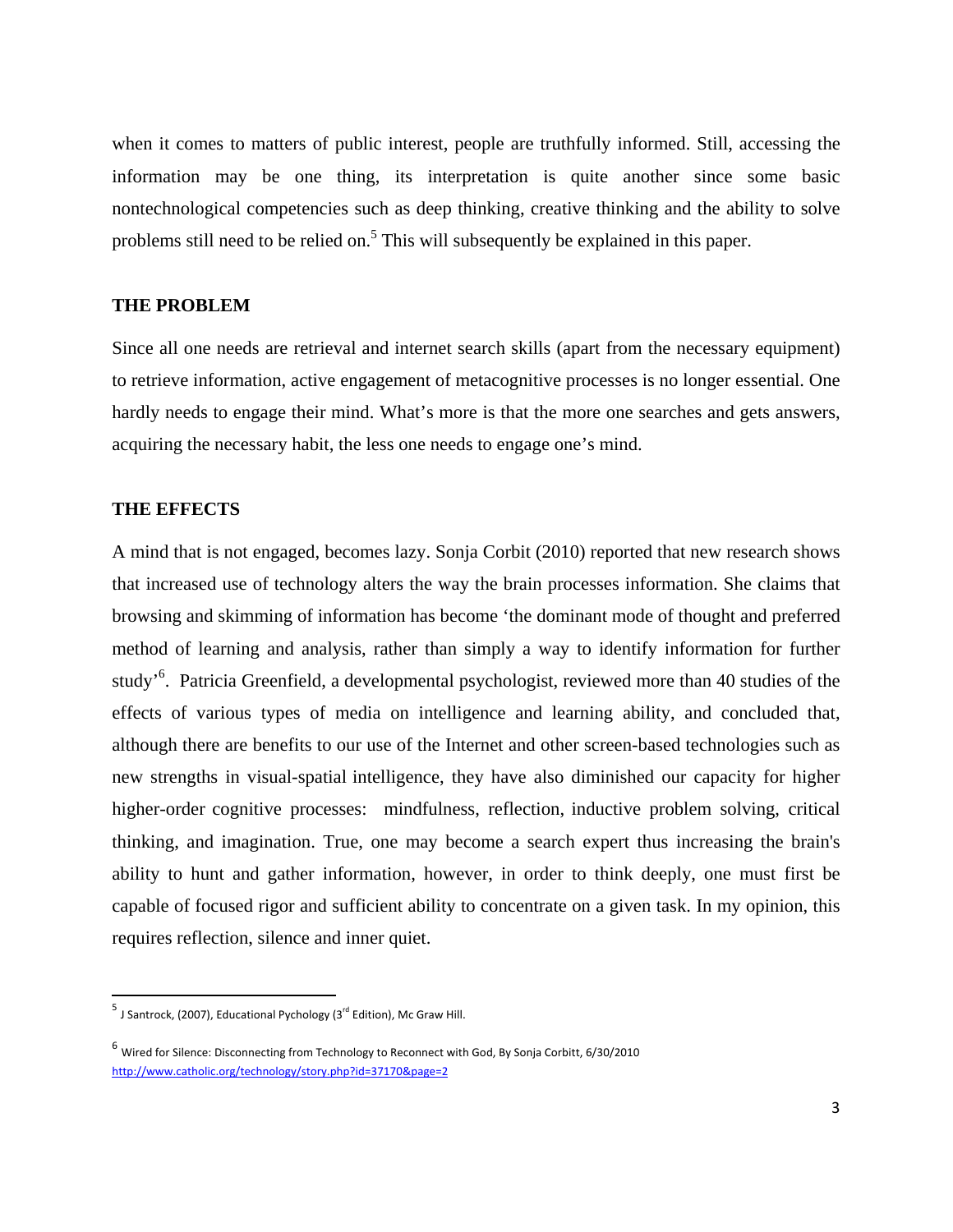I am also of the opinion that our students, are far from close to this kind of reflective attitude. Instead, the typical 'exposed' Kenyan student today - exposed in the sense that they have access to the internet, a system of computer networks that operates worldwide, something that not all Kenyans have access to - is usually seen bouncing along with a head set or a pair of ear phones inserted in their ears and music set loud enough for a neighbour in a *matutu* to hear and partake willingly or unwillingly. Many are seen with a laptop (be they owned, borrowed or hired) that, as a mere standard measure, must have a downloaded VLC player and additional programmes for music and games. Memory space on the hard disk is usually reduced to a bare minimum as it has been occupied by a wide range of usually illegally downloaded and/or copied videos. In other words, exposure to what I would prefer to call a double portion of noise and images is practically continuous.

This in no way fosters use of metacognitive processes. True, information, is readily available, some of it being more current and up-to-date than textbooks and answers to very basic and fundamental questions can easily be accessed. Further, as may be evidenced from a Google search, the Kenyan student has a range of  $82,500,000^7$  results from which to get his 'answers' on the internet web<sup>8</sup> under the search topic 'Who am I and why do I exist'. Still, much of this information is unevaluated in terms of accuracy and relevance<sup>9</sup>, not to mention the growing concern about the readily available pornographic material that is also a growing concern.

When the student is thus subjected to noise, silence becomes something terrifying, something to shy away from and definitely something to be avoided at all costs. Silence is where one has to face oneself and this can be quite hard depending on what one finds there on the inside. Many times, this is unfortunately: Nothing! When one is empty there is a lack of ideals, depth and meaning in the person. In my experience of dealing with university students who are mainly

 $^7$  As on 4th October 2010. An identical Google search gave about 52,300,000 in mid September of 2010 thus showing an increase of information posted.

 $8$  The Web is a system for browsing Internet sites. It is named the Web because it is made of many sites linked together.

 $9$  J Santrock, (2007), Educational Pychology (3rd Edition), Mc Graw Hill, p. 434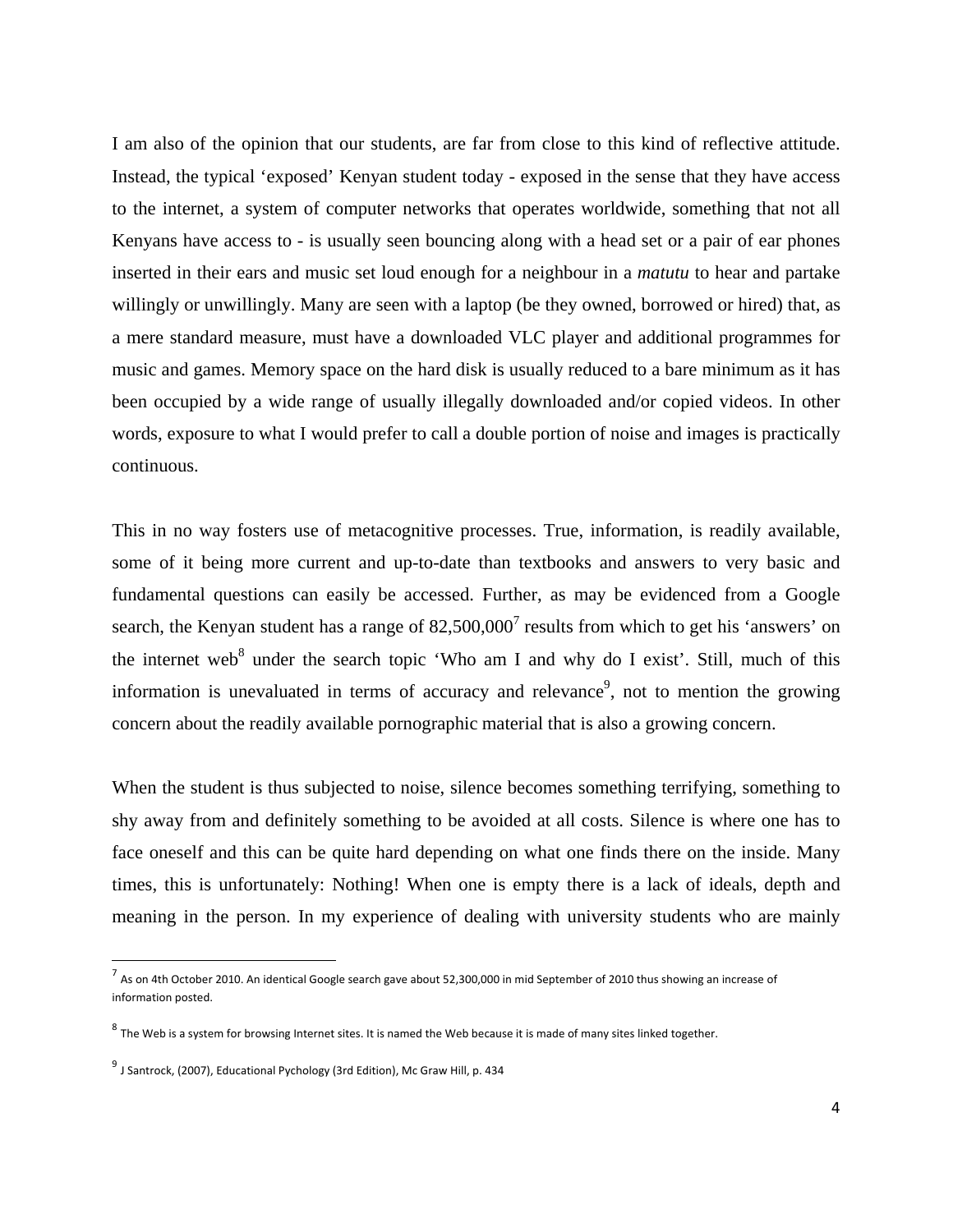noise and image filled, I have found that even plain conversation can be a challenge for them. They can tell you what they have heard and seen but usually, not what they think. Those that are a bit more creative may narrate another's experience portraying it as their own.

Such emptiness many times leads to low self esteem and even depression, a phenomena sadly becoming more and more common to 'well exposed' students. When something happens to offend our sense of worth, indignation arises<sup>10</sup>. The word 'in-dignation' comes from dignity. As dignified humans, we search for answers to questions that give meaning to life and therefore help to make us who and what we are and understand and identify what our ultimate purpose in life is.<sup>11</sup> It is therefore only human that when such fundamental questions are not answered, one's dignity and self worth are questioned.

The experienced educator Ryan Ruggiero says 'Self-esteem is of two kinds: earned and unearned. Only earned self-esteem is healthy and satisfying and it doesn't precede achievement but follows it. This goes to show that to curb the aforementioned emptiness, answers to fundamental questions such as those regarding the meaning of life must be satisfactorily answered.

In recent years, many people with a teaching role, have seen the potential of metacognitive learning in helping learners to see themselves as others see them and in the process to contemplate (reflect) on what they see.

# **THE DANGER**

I would like to list two main dangers of the aforementioned effects.

First is the fact that continuous exposure to the internet many times results in educationally unintentional learning experiences since learning also takes place whether we mean it to or not<sup>12</sup>.

<sup>10 &</sup>quot;Dignity" refers to a person's sense of self-worth; "in-dignation" arises when something happens to offend that sense of worth.

 $11$  The Catholic Church is main body that has always stressed the importance of respecting human dignity and has written and spoken at length about it regarding human dignity and education. Both Pius XI and Pius XII talk about men of every race, condition and age, having an inalienable right to an education that is in keeping with their ultimate goal, since they enjoy the dignity of being human.

**<sup>12</sup>** Jonassen, DH, LP, Wilson BG (1999) Learning with technology: A constructivist perspective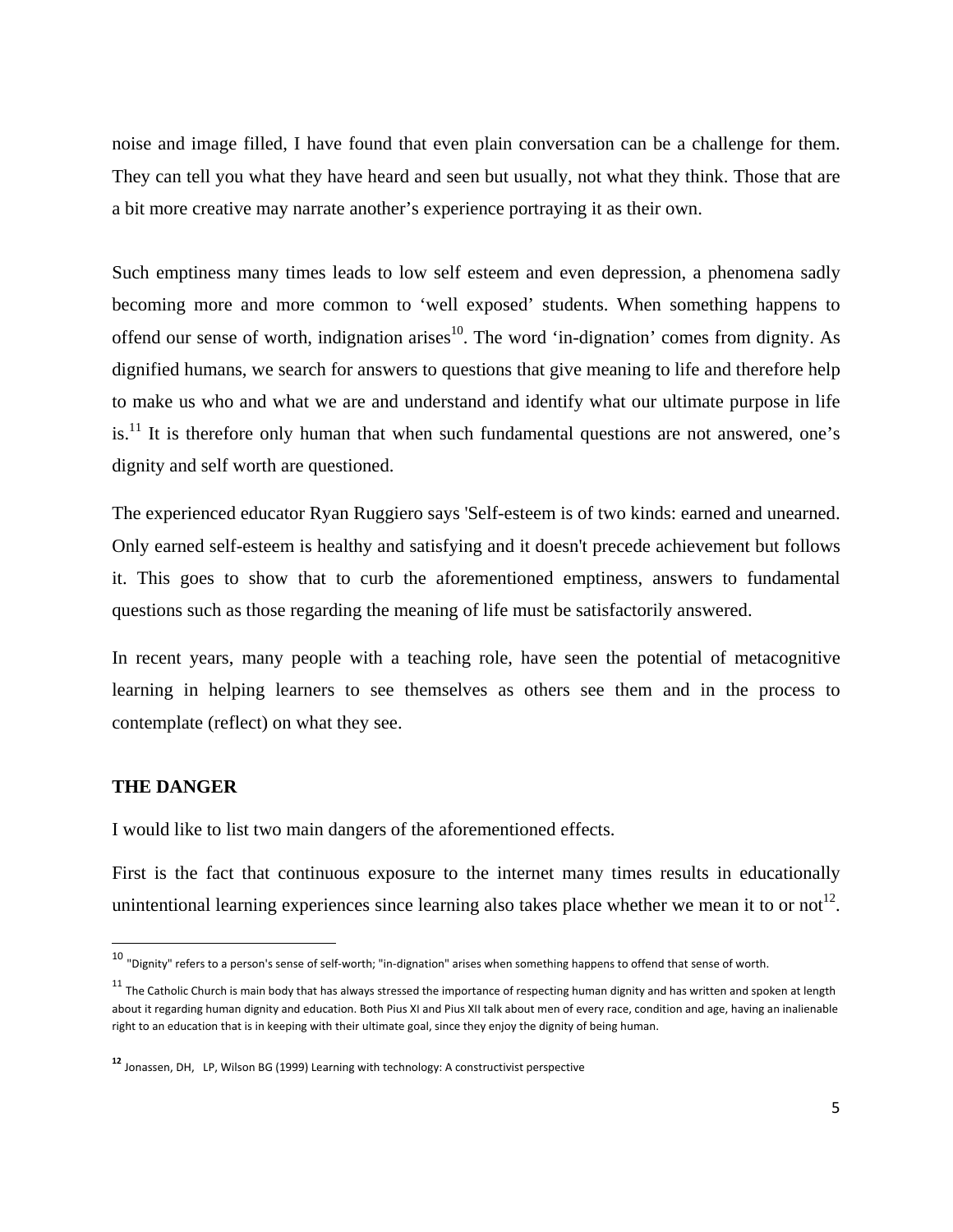The danger herein is that students, who have no right criteria of what is wrong and what is right, may learn, unintentionally or otherwise, as truth that which is in fact not true. This further leads to their not having the right criteria regarding fundamental aspects in life and as such, a good, clear and true definition of life's true meaning. All their actions could as a result be based on wrong criteria to the detriment of society and this, according to me, is the real danger. In this regard, I fully agree with Johann Wolfgang von Goethe who said, 'There is nothing more dangerous than ignorance in action'.

To help people become more intelligent is to help them to better perceive, learn, remember, represent information, reason, decide and solve problems. i.e. improve cognitive functions. This is the task that we are faced with today.

Second is the danger of suppression or even loss of one's individuality when there is an absence of reflective and critical thought processes in ones' cognitive habits (metacognition) – a lack of turning on the inside. Erat (2004) was of the opinion that:

'This exact same problem [loss of one's individuality] is rampant in our modern day world - men and women become lost in the technological world only to find that they have gained little mentally ... . It is not uncommon to find people unhappy with their jobs, working days and nights just to pay their bills, and not having any time to themselves or with their family. This is a problem that is too serious to ignore and is spawned from the notion that technology is eating away our lives.<sup>13</sup>

Suppression of one's identity in the form of falsely portraying oneself can be evidenced on the web in chat programs, on FaceBook, Twitter, weblogs, webpage postings and other digital media. In cyber space one can be whoever they wish to be and may create numerous digiSelves depending on who they are communicating with and what image they wish to portray. Such multiple identities usually operate independently from the real world, which in my opinion, ultimately leads to a disconnection from real world experiences. If one really knew who they were and the true meaning of human life, there would be a healthy sense of self dignity.

<sup>13</sup> Erat <sup>C</sup> (2004)The Loss of Individuality in <sup>a</sup> Technologically‐Based Society Clarkson Integrator Newspaper Issue date: 1/26/04 Section: Opinion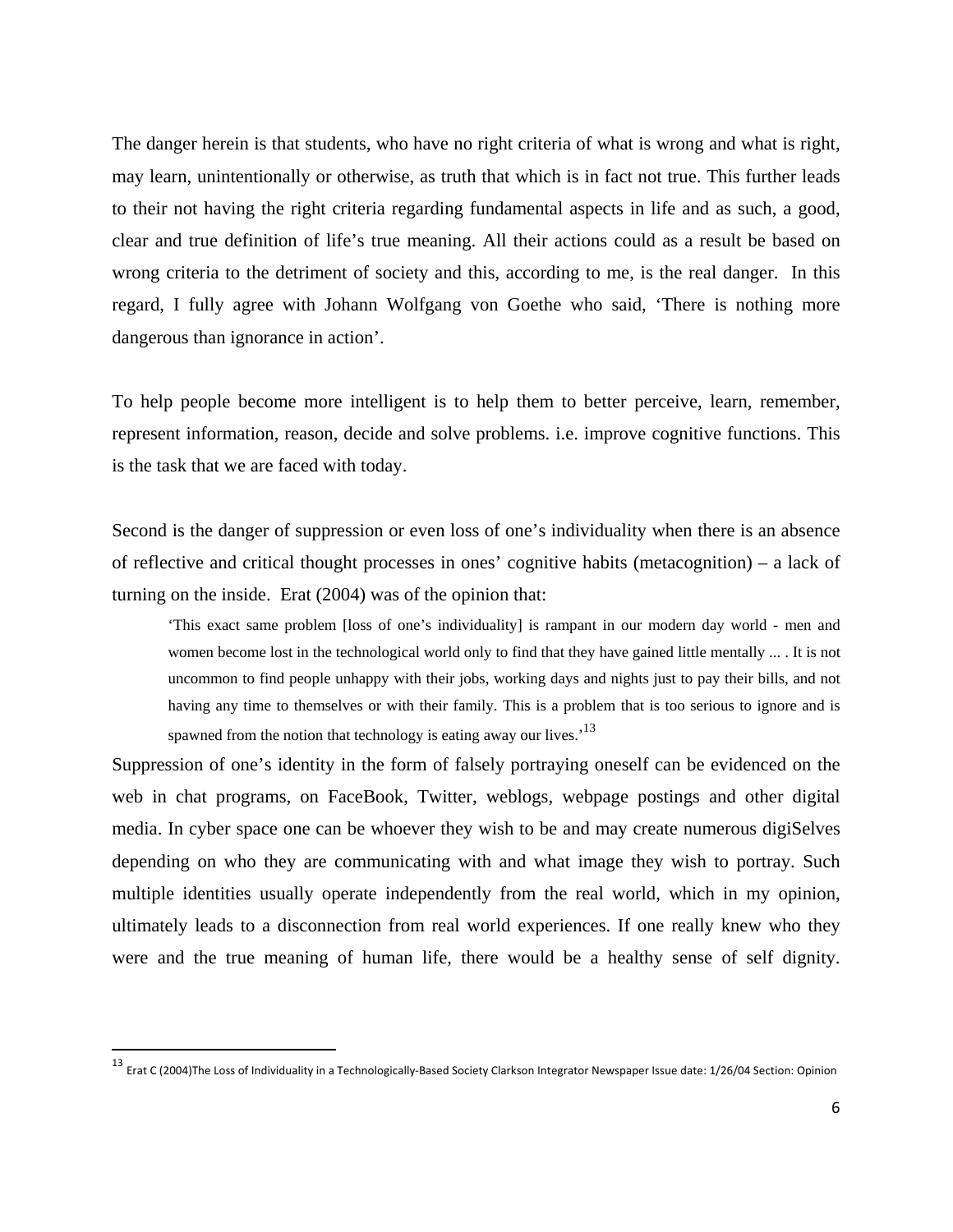Everybody needs this. Pope Benedict XVI warns that man can and has been sacrificed to the success and influence of science and technology<sup>14</sup>. We cannot let this happen.

## **RECOMMENDATIONS**

What is needed is a more reflective attitude, one that is actively metacognitive. In essence, metacognition is *thinking about thinking*. 15 It involves being aware of what one's own learning and memory capabilities are and of knowing what learning tasks one can realistically accomplish. For that one needs to know which learning strategies are more applicable as per the individual and, more importantly, identify those which are not and then *using* these identified effective learning strategies. It also involves monitoring one's present knowledge state. With metacognitive skills one is able to clarify one's purpose for an action. One is capable of studying information depending on whether one merely wishes to ascertain the gist of the information provided, learn its content thoroughly and in great detail or if it is simply for pleasure. For that one needs the ability to ascertain what is most important to learn and remember and as a result, focus attention and effort on that material. It means an ability to make sense of and elaborate on the provided or given information, use or refer to prior knowledge in understanding and elaborating this information, and apply ideas presented by trying to clarify any seemingly ambiguous points. $16$ 

Use of metacognitive processes therefore implies involving the understanding and the control of cognitive processes.17 Such skills are not specifically taught in a classroom and are acquired slowly and usually only after having undergone and faced many challenging, mind provoking learning experiences – something that internet searches do not significantly promote.

## *Sound ethical principles*

<sup>14</sup> Address delivered by His Holiness, Pope Benedict XVI, to the participants of the seminar on "The Cultural Heritage and Academic Values of the European University and the Attractiveness of the European Higher Education Area", held at Vatican City on 1 April 2006.

<sup>15</sup> JE Ormrod (2008) Human Learning (5th Edition) pp <sup>352</sup>

 $16$  Ibid. pp 352-353

<sup>17</sup> RJ Sternberg, (2003) Cognitive Psychology (3rd Edition) <sup>p</sup> <sup>463</sup>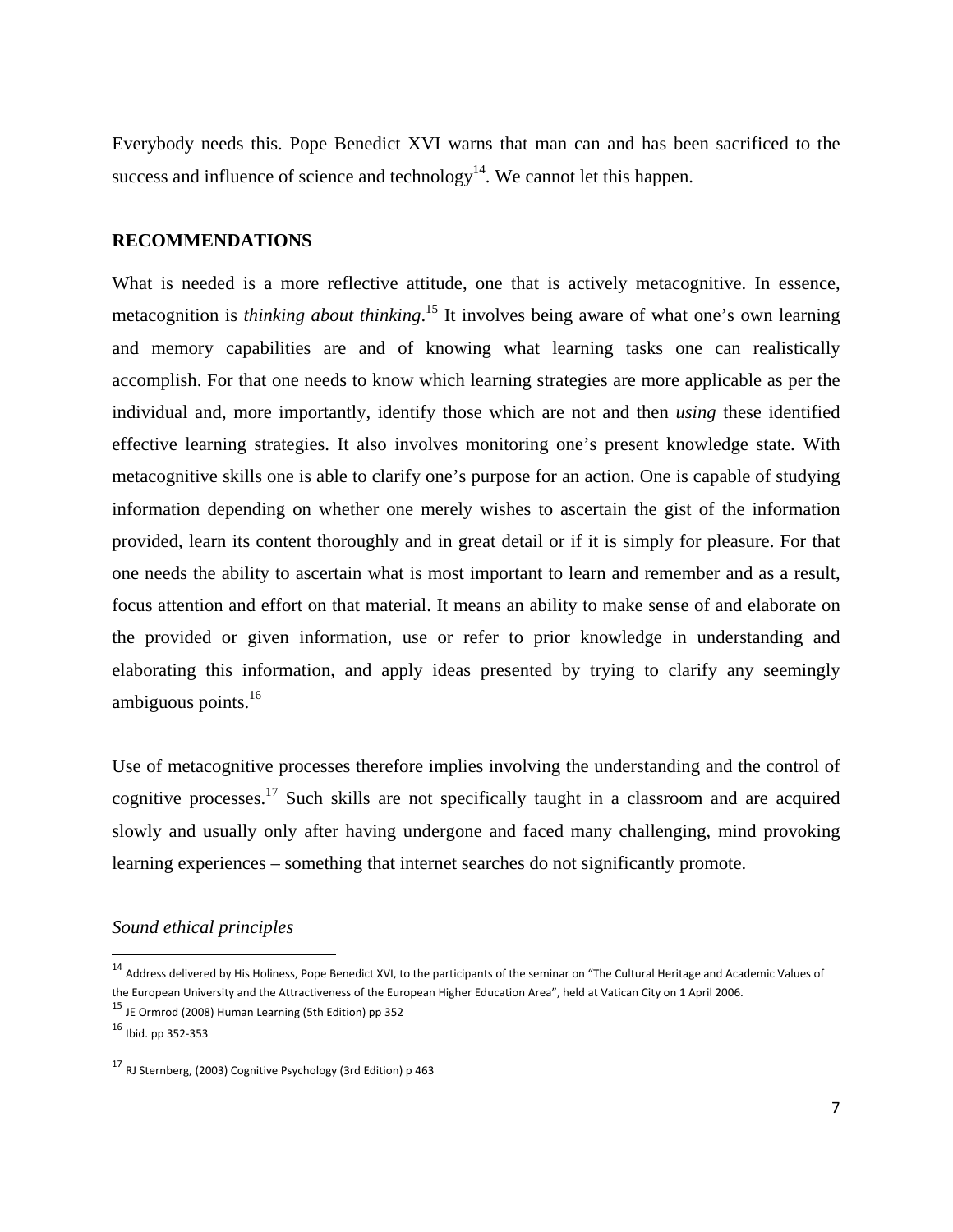Further, being computer wise and a content expert is not enough. The internet can only be truly helpful if it is used in light of clear, sound ethical principles<sup>18</sup>. The International Society for Technology in Education (ISTE, 2000) talks about four functional areas for technology standards for students to include productivity, communications, research and problem solving as well as an understanding of basic concepts and social and ethical issues, relating to technology. Under social, ethical and human issues they state:

• Students (should) understand the ethical, cultural and societal issues related to technology.

All these are relevant and are most probably well-intentioned, however, how to do this is not given.

## *Sound philosophical and humanistic foundation*

For clear ethical principles, a sound and basic philosophical and humanistic base are necessary from which provided knowledge and information is given respective meaning and is put into perspective. I am against neither technological advancement nor unlimited access to information  $-$  if anything, they are fantastic<sup>19</sup>. The point is that one needs to be able to properly make use of them for the common good<sup>20</sup> and not for the detriment of society. Otherwise, information is more often than not presented as absolute, which in turn comes to be seen as the source of values, when in actual fact it is not.

Precise knowledge of clear ethical principles is therefore fundamental. A fair degree of selfmastery in order to choose that which the intellect presents to us as good is also highly essential. Apart from these, the strength and will power to stick to a worthwhile commitment is also

<sup>18</sup> Ethics in Internet by Pontifical Council for Social Communications (2002) pg. <sup>25</sup>

<sup>&</sup>lt;sup>19</sup> When used effectively, the internet expands access to a world of knowledge and people that students cannot experience in any other way (Crux & Durplass, 2007).

<sup>&</sup>lt;sup>20</sup> Bv common good is to be understood "the sum total of social conditions which allow people, either as groups or as individuals, to reach their fulfilment more fully and more easily." Vatican Council II, *Gaudium et spes*, no. 26. The common good concerns the life of all. It calls for prudence from each, and even more from those who exercise the office of authority. (point 1906 of the Catechism of the Catholic Church)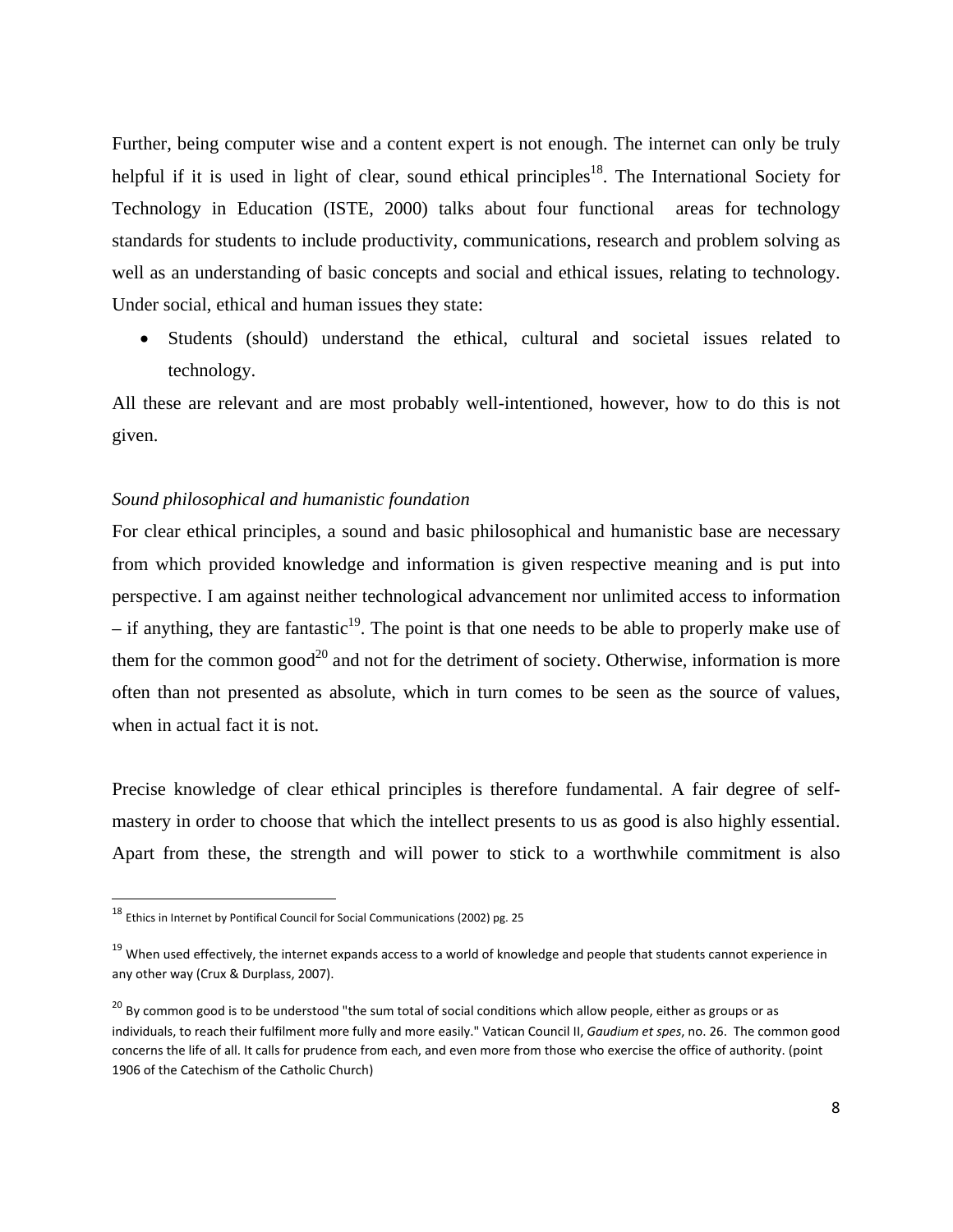crucial. All this is particularly important in our society where many currents of thought (...) fail to give life meaning.<sup>21</sup> Once there is correct perspective and a sound base, choice of information provided that is relevant or of essence becomes an easier task and also allows a better exercise of one's freedom.

## *Combine different technologies*

Greenfield, 2010, recommends a combination of different technologies such as reading, which, along with audio media such as radio, also stimulates imagination. She is of the view that a balanced media diet using different technology's specific strengths in order to develop a complete profile of cognitive skills is necessary.

## **THE CHALLENGE**

The challenge is to educate our 'exposed' Kenyan students to acquire the aforementioned skills of metacognition with clear ethical principles. Education, broadly defined, is all those experiences by which intelligence is developed, knowledge is acquired, and individual personal growth is realised and therefore a profound meaning of life. Such can only be done with an all round formation, maturity and critical thinking skills as has been mentioned earlier. Critical Thinking is taking charge of one's own mind – if we can take charge of our mind, we can take charge of our lives.

John Dewey (1938/1997), one of many educational leaders, recognized that a curriculum aimed at building thinking skills would be of benefit not only to the individual learner, but to the community and to the entire democracy.<sup>22</sup> The right education is therefore vital and continues to be a growing concern. At the  $11<sup>th</sup>$  Ordinary General Assembly of the Synod of Bishops held in 2005, the Synod Fathers voiced this concern thus:

 $21$  Oakeshott, M (1968) Learning and Teaching,

<sup>22</sup> Dewey <sup>J</sup> (1938/1997), Experience and Education, Macmillan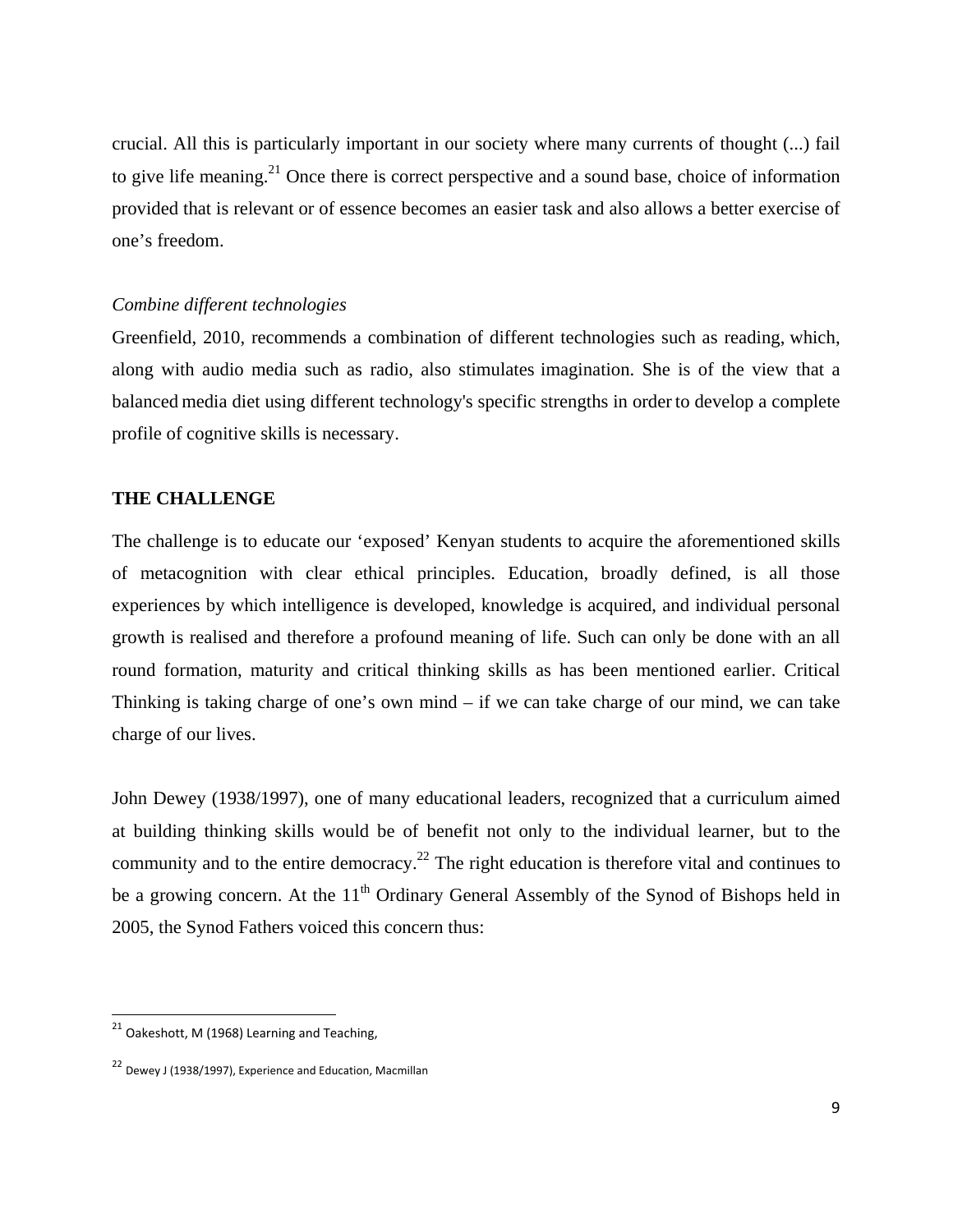"As in other places throughout the world ... (a) complete, integrated programme of education is needed (...), through which [students] are prepared adequately to face all circumstances (...) Education (...) should instil in youth the profound meaning of life." $^{23}$ 

# **CONCLUSION**

Graham Gibbs (1981) advocates that reflective (metacognitive) techniques allow individual development and individual choice. In addition, there is abundant evidence (e.g. Feurstein, 1980; R.J. Sternberg, 1987c) that people's training can profoundly affect their intellectual skills. Gibbs says, "It is a matter of educating each student to free him/herself from the conditionings that prevent him/her from fully living as a person, to form him/herself into a strong and responsible personality, capable of making free and consistent choices."<sup>24</sup>

If education were an actual acquisition, growth and possession of freedom and thereby freeing oneself from the aforementioned conditionings that prevent one from living as a person, would be neither an issue nor would it result in questions on dignity. This is what we as teachers *must* do and have the grave responsibility *to* do. Let us not shy away from it.

 $^{23}$  11th Ordinary General Assembly of the Synod of Bishops held in 2005.

<sup>&</sup>lt;sup>24</sup> As stated in Point 52 on Educating to freedom at the congregation for Catholic Education